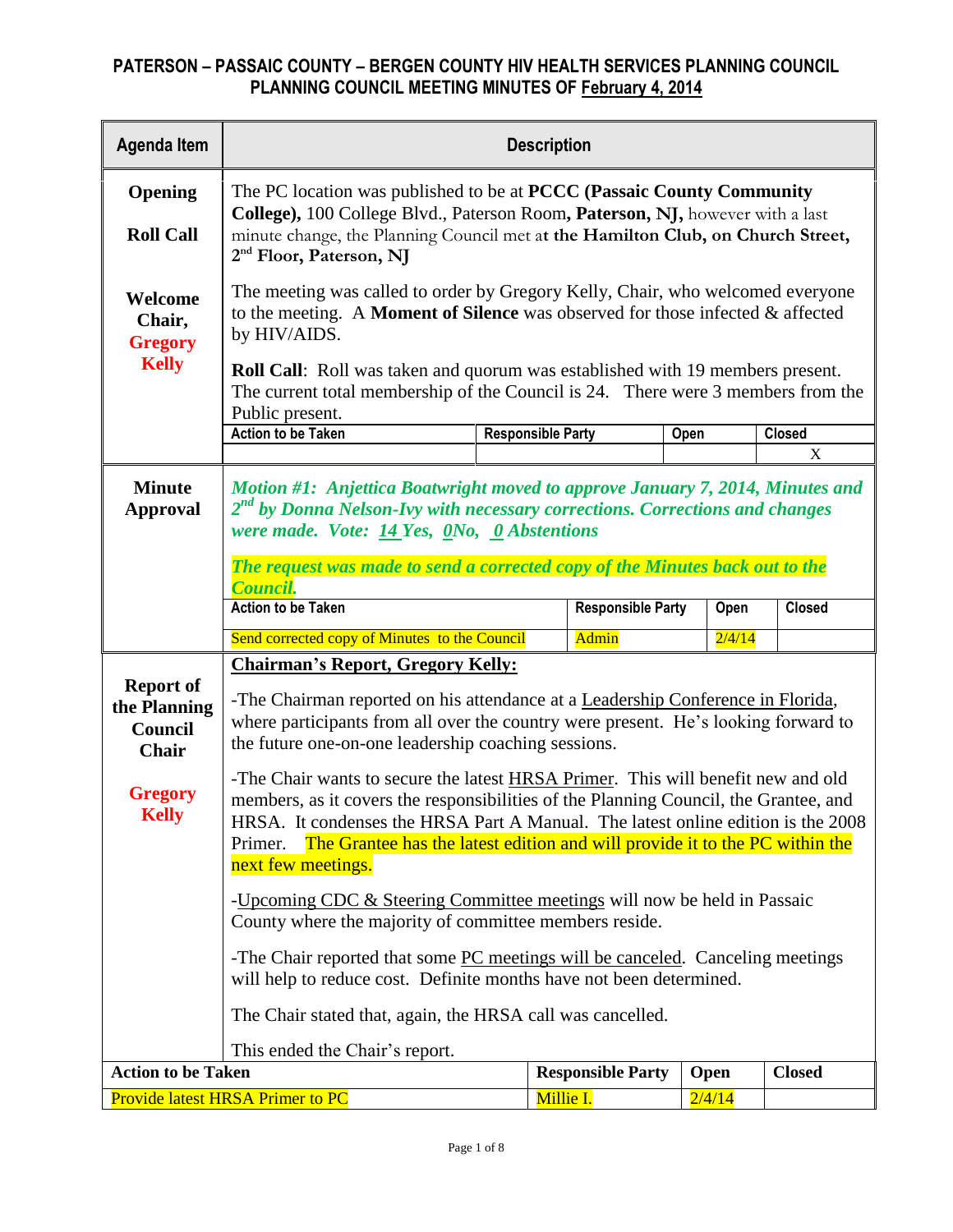| <b>Report of</b><br>the<br><b>Liaisons</b><br><b>Karen</b><br><b>Walker</b><br><b>CAEAR</b><br><b>Sonya</b><br><b>Frankin-</b><br><b>Thompson</b><br><b>DOH</b> | <b>Karen Walker - CAEAR Liaison</b><br>1. The Annual CAEAR meeting will be held in New Orleans next week. Parts of the<br>CAEAR meeting will be recorded, especially on updates. Once Karen W. receives the<br>dial-in information, she will forward the information to Steering or to anyone who<br>may want to dial-in next week.<br>2. Karen W. received some comparison studies on ACA and Ryan White from<br>CAEAR. She will forward this information to the Council, once located.<br>This ended her Liaison report<br>Later in the meeting, Sonya Franklin-Thompson – DOH (NJ Department of<br>Health) reported on the following:<br>1. The DOH's emphasis is on Linkage to care and retaining clients in care.<br>2. The Navigation Program in 2014 continues to focus on Linkage as one of its<br>highest priorities.<br>Question: Where are all the unaware - those who have not been tested? Answer:<br>From Sonya F-T.'s perspective as a PMO - people who are unaware are the people<br>who don't come back for their confirmatory results after being tested. She will<br>research more detail on the Unaware and get back to the Council.<br>Chairman Kelly stated that this is a question all across the U.S. as it was talked about<br>at the Leadership Conference in FL.<br>3. Sonya F-T. also stated that repetitive testing at same sites (not van related<br>schedules) may require a relook. For example if a location for health fairs (5 times a<br>year) is not yielding any positives, then maybe there is another location that should be<br>considered for testing. Sonya F-T. reiterated that repeating a location, time after time<br>needs to be looked at more carefully. |                          |                              |                                        |  |  |  |  |  |  |
|-----------------------------------------------------------------------------------------------------------------------------------------------------------------|------------------------------------------------------------------------------------------------------------------------------------------------------------------------------------------------------------------------------------------------------------------------------------------------------------------------------------------------------------------------------------------------------------------------------------------------------------------------------------------------------------------------------------------------------------------------------------------------------------------------------------------------------------------------------------------------------------------------------------------------------------------------------------------------------------------------------------------------------------------------------------------------------------------------------------------------------------------------------------------------------------------------------------------------------------------------------------------------------------------------------------------------------------------------------------------------------------------------------------------------------------------------------------------------------------------------------------------------------------------------------------------------------------------------------------------------------------------------------------------------------------------------------------------------------------------------------------------------------------------------------------------------------------------------------------------------------------|--------------------------|------------------------------|----------------------------------------|--|--|--|--|--|--|
|                                                                                                                                                                 | This ended her Liaison report.                                                                                                                                                                                                                                                                                                                                                                                                                                                                                                                                                                                                                                                                                                                                                                                                                                                                                                                                                                                                                                                                                                                                                                                                                                                                                                                                                                                                                                                                                                                                                                                                                                                                             |                          |                              |                                        |  |  |  |  |  |  |
| <b>Action to be Taken</b>                                                                                                                                       |                                                                                                                                                                                                                                                                                                                                                                                                                                                                                                                                                                                                                                                                                                                                                                                                                                                                                                                                                                                                                                                                                                                                                                                                                                                                                                                                                                                                                                                                                                                                                                                                                                                                                                            | <b>Responsible Party</b> | Open                         | <b>Closed</b><br>$\overline{\text{X}}$ |  |  |  |  |  |  |
| Office of the<br><b>Grantee</b><br><b>Millie</b><br><b>Izquierdo</b>                                                                                            | Office of the Grantee, Millie Izquierdo<br>Millie I. stated that Pat Virga would give the presentation on the results of this<br>TGA's Quality Management and an overview of Quality Management (QM101).<br>The QM presentation (PowerPoint) provided by Pat V. will be sent to Council<br>members along with the Minutes (separately)<br>The <i>Utilization Report</i> was distributed by Millie I. at the meeting and discussed<br>briefly. Please see the Attachment A: Utilization Report.<br>That ended the Grantee's presentation and report.                                                                                                                                                                                                                                                                                                                                                                                                                                                                                                                                                                                                                                                                                                                                                                                                                                                                                                                                                                                                                                                                                                                                                        |                          |                              |                                        |  |  |  |  |  |  |
| <b>Action to be Taken</b>                                                                                                                                       |                                                                                                                                                                                                                                                                                                                                                                                                                                                                                                                                                                                                                                                                                                                                                                                                                                                                                                                                                                                                                                                                                                                                                                                                                                                                                                                                                                                                                                                                                                                                                                                                                                                                                                            | <b>Responsible Party</b> | <b>Closed</b><br>$\mathbf X$ |                                        |  |  |  |  |  |  |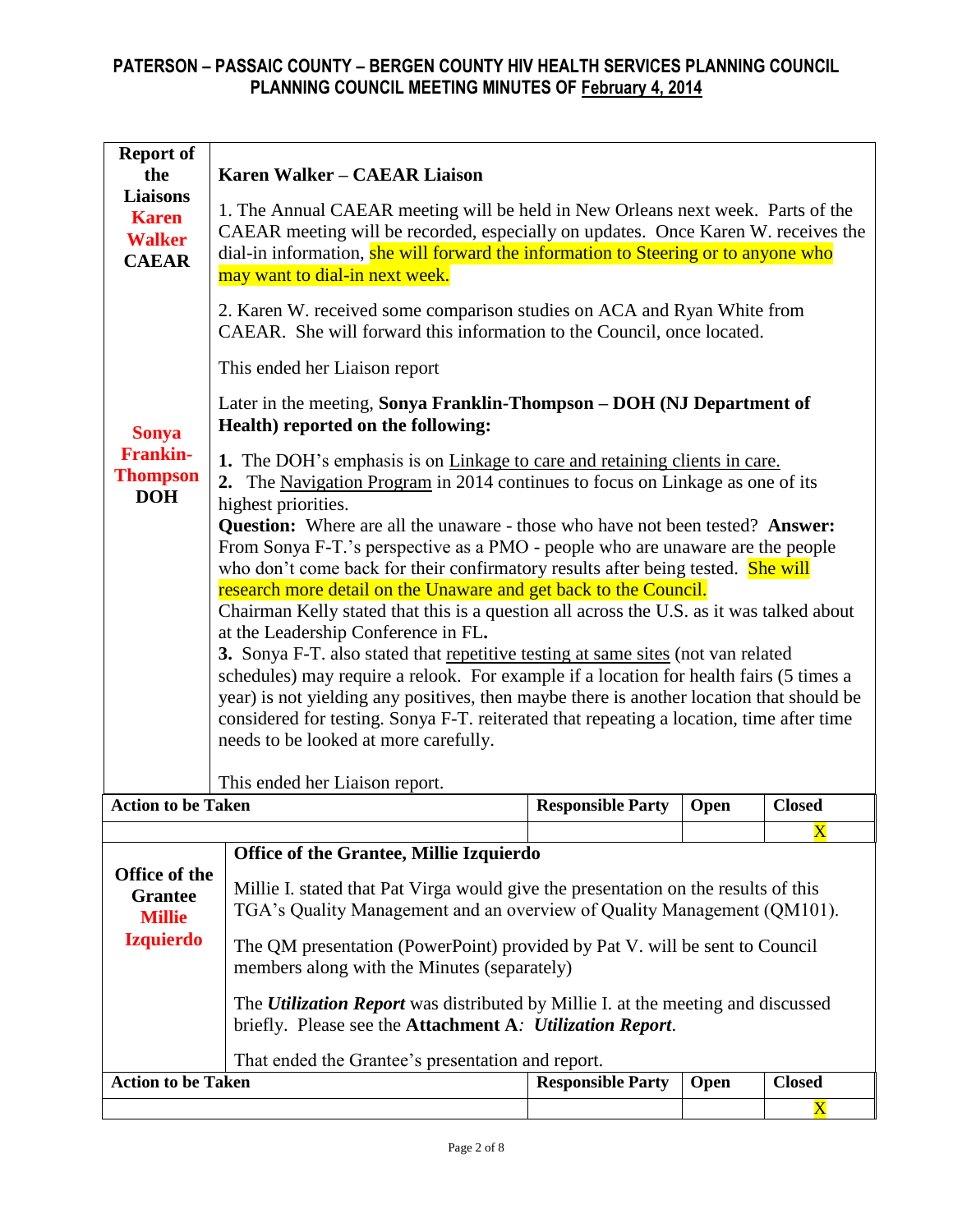| 340B<br><b>Presentation</b><br><b>Kathleen</b><br><b>DeMichele</b>                                                 | <b>340B Presentation</b><br>The Chair allowed Kathleen DeMichele to speak on bringing in a presenter to talk<br>about 340B. It was the consensus of the PC, that a speaker from Walgreens be                                                                                                                                                                                                                                                                                                                                                                                                                                                                                                                                                                                                                                                  |                              |                  |               |  |  |  |  |  |  |  |  |  |
|--------------------------------------------------------------------------------------------------------------------|-----------------------------------------------------------------------------------------------------------------------------------------------------------------------------------------------------------------------------------------------------------------------------------------------------------------------------------------------------------------------------------------------------------------------------------------------------------------------------------------------------------------------------------------------------------------------------------------------------------------------------------------------------------------------------------------------------------------------------------------------------------------------------------------------------------------------------------------------|------------------------------|------------------|---------------|--|--|--|--|--|--|--|--|--|
|                                                                                                                    | secured. Kathleen will try to secure for next meeting.                                                                                                                                                                                                                                                                                                                                                                                                                                                                                                                                                                                                                                                                                                                                                                                        |                              |                  |               |  |  |  |  |  |  |  |  |  |
|                                                                                                                    |                                                                                                                                                                                                                                                                                                                                                                                                                                                                                                                                                                                                                                                                                                                                                                                                                                               |                              |                  |               |  |  |  |  |  |  |  |  |  |
| <b>Action to be Taken</b>                                                                                          |                                                                                                                                                                                                                                                                                                                                                                                                                                                                                                                                                                                                                                                                                                                                                                                                                                               | <b>Responsible Party</b>     | Open             | <b>Closed</b> |  |  |  |  |  |  |  |  |  |
| <b>Secure 340 B Presenter</b>                                                                                      |                                                                                                                                                                                                                                                                                                                                                                                                                                                                                                                                                                                                                                                                                                                                                                                                                                               | Kathleen D.                  | 1/7/14           |               |  |  |  |  |  |  |  |  |  |
|                                                                                                                    | In the absence of Jessica Frenkian, CDC (Community Development Chair),                                                                                                                                                                                                                                                                                                                                                                                                                                                                                                                                                                                                                                                                                                                                                                        |                              |                  |               |  |  |  |  |  |  |  |  |  |
| <b>Community</b>                                                                                                   | Chairman, Gregory Kelly provided the following report:                                                                                                                                                                                                                                                                                                                                                                                                                                                                                                                                                                                                                                                                                                                                                                                        |                              |                  |               |  |  |  |  |  |  |  |  |  |
| <b>Development</b><br><b>Committee</b><br>(CDC)                                                                    | 1. Currently there are four new candidates in the process of becoming PC members.<br>Once the interview process is completed with Director Ivy, the process will<br>continue for swearing in by the Mayor. (During this PC meeting, Director Ivy                                                                                                                                                                                                                                                                                                                                                                                                                                                                                                                                                                                              |                              |                  |               |  |  |  |  |  |  |  |  |  |
| Chair,<br><b>Jessica</b><br><b>Frenkian</b>                                                                        | interviewed the candidates outside the meeting room).<br>2. On February 21 <sup>st</sup> Elaine Halstead and Anjettica Boatwright and possibly<br>Gregory Kelly, will be going to S/N Medical Day Care to do member recruitment.<br><b>Question:</b> Will there be a flyer provided? <b>Answer:</b> Yes, it's in the print process                                                                                                                                                                                                                                                                                                                                                                                                                                                                                                            |                              |                  |               |  |  |  |  |  |  |  |  |  |
| <b>Community</b><br><b>Development</b><br><b>Committee</b><br>(CDC)<br>Chair,<br><b>Jessica</b><br><b>Frenkian</b> | and the electronic version will be sent to members once completed.<br>3. The CDC is requesting seasoned members to become Mentors for new members.<br>Those volunteering for mentoring today were: Karen Walker, Jerry Dillard, and<br>Elaine Halstead.<br>4. Another part of the recruitment process will continue with 380 Straight Street,<br>S/N Tenant meeting. <b>Suggestions made:</b> Utilize Newspaper and PSA.<br>Ray Welch, announced that Cablevision had just sent him information regarding<br>free space for public service announcements. It will be filmed in Bergen and aired<br>over all Cablevision. This information will be forwarded to the CDC.<br>5. Elections for Chair and Vice Chair will be held on February 25.<br>6. Two re-appointed members were sworn in this past Wednesday.<br>This ended the CDC report. |                              |                  |               |  |  |  |  |  |  |  |  |  |
| <b>Action to be Taken</b>                                                                                          |                                                                                                                                                                                                                                                                                                                                                                                                                                                                                                                                                                                                                                                                                                                                                                                                                                               | <b>Responsible Party</b>     | Open             | <b>Closed</b> |  |  |  |  |  |  |  |  |  |
|                                                                                                                    | Send recruitment flyer to PC electronically when available<br>Refer Newspaper & PSA suggestions to CDC                                                                                                                                                                                                                                                                                                                                                                                                                                                                                                                                                                                                                                                                                                                                        | <b>Admin</b><br><b>Admin</b> | 2/4/14<br>2/4/14 |               |  |  |  |  |  |  |  |  |  |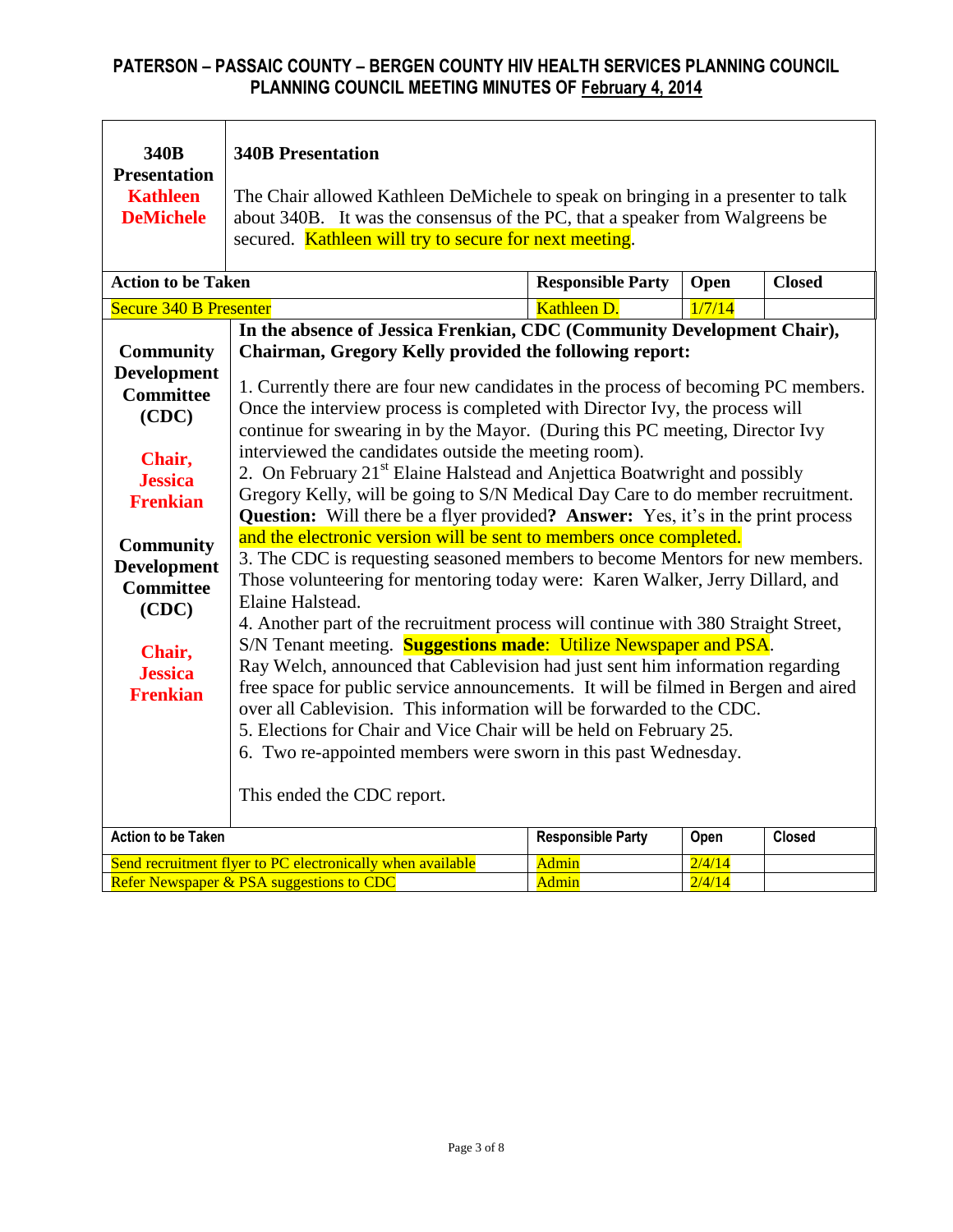| <b>PLANNING &amp;</b>                               | Planning & Development (P&D) Chair, Karen Walker reported on the<br>following:                                                                                                                                                                                                                                                                                                                                                                                                                                                                                                                                                                                                                |  |  |  |  |  |  |  |  |
|-----------------------------------------------------|-----------------------------------------------------------------------------------------------------------------------------------------------------------------------------------------------------------------------------------------------------------------------------------------------------------------------------------------------------------------------------------------------------------------------------------------------------------------------------------------------------------------------------------------------------------------------------------------------------------------------------------------------------------------------------------------------|--|--|--|--|--|--|--|--|
| <b>DEVELOPMENT</b><br>Chair,<br><b>Karen Walker</b> | <b>Priority Setting Report for FY2014 and revised Action Plan from the</b><br><b>Comprehensive Plan</b> come to the Planning Council as a Motion from P&D<br>& Steering.-The motion comes from the Committees for approval.                                                                                                                                                                                                                                                                                                                                                                                                                                                                   |  |  |  |  |  |  |  |  |
|                                                     | 1. Before the vote was taken on the PS Report, a change was requested:<br>Add: The Department and the Division Director did recuse themselves from<br><i>voting to the 3<sup>rd</sup> paragraph</i> and to add as $3^{rd}$ bullet to the tasks of the PC were<br>to Review HRSA Statement of Need or process                                                                                                                                                                                                                                                                                                                                                                                  |  |  |  |  |  |  |  |  |
|                                                     | The quorum of P&D and Steering were present and agreed to changes.<br><b>Planning Council Vote: 18 Yes, 0 No</b>                                                                                                                                                                                                                                                                                                                                                                                                                                                                                                                                                                              |  |  |  |  |  |  |  |  |
|                                                     | 2. Action Plan from the Comprehensive Plan comes to the Planning Council<br>as a Motion from P&D & Steering .-                                                                                                                                                                                                                                                                                                                                                                                                                                                                                                                                                                                |  |  |  |  |  |  |  |  |
|                                                     | <b>Planning Council Vote: 20 Yes, 0 NO</b>                                                                                                                                                                                                                                                                                                                                                                                                                                                                                                                                                                                                                                                    |  |  |  |  |  |  |  |  |
|                                                     | This ended the P&D Report.                                                                                                                                                                                                                                                                                                                                                                                                                                                                                                                                                                                                                                                                    |  |  |  |  |  |  |  |  |
|                                                     | <b>Old Business</b><br>Chair, Gregory Kelly, passed out the Meeting Evaluations Summary                                                                                                                                                                                                                                                                                                                                                                                                                                                                                                                                                                                                       |  |  |  |  |  |  |  |  |
| Old                                                 | (January-November 2013) to the PC. He stated that any concerns can be                                                                                                                                                                                                                                                                                                                                                                                                                                                                                                                                                                                                                         |  |  |  |  |  |  |  |  |
| <b>Business/New</b>                                 | addressed at the next Council meeting.                                                                                                                                                                                                                                                                                                                                                                                                                                                                                                                                                                                                                                                        |  |  |  |  |  |  |  |  |
| <b>Business</b><br><b>Gregory Kelly</b>             | <b>New Business, MEDICAID</b>                                                                                                                                                                                                                                                                                                                                                                                                                                                                                                                                                                                                                                                                 |  |  |  |  |  |  |  |  |
|                                                     | Provi Zeno-Martinez stated that as a result of the Affordable Care Act<br>$\bullet$<br>new enrollments in Medicaid have been very problematic. Volume of<br>calls difficult to manage. People were looking for rebates and approved<br>for Medicaid. People don't want to be on Medicaid, however, no entity<br>has been developed to terminate their eligibility.                                                                                                                                                                                                                                                                                                                            |  |  |  |  |  |  |  |  |
|                                                     | She stated that if there are clients who had been classified as 761s<br>(single adults – no children), they are now eligible for hospital coverage<br>and additional services for which they weren't eligible before. Per<br>Marie Browne during the 45-60 day wait, clients must be patient. Provi<br>Z-M, added that it takes time for everything to process through the<br>system and eligibility to be posted. Question: How will pharmacies<br>know? Answer: Pharmacies will be notified at the time of switch. If<br>someone is having problems getting prescriptions filled at pharmacy,<br>they should contact the Passaic MACC (Medical Assistance Customer<br>Center) 973-977-4077. |  |  |  |  |  |  |  |  |
|                                                     | Provi Z-M will forward the list of Coverages: Plan A, B, and C and<br>also ABP to MJ for distribution                                                                                                                                                                                                                                                                                                                                                                                                                                                                                                                                                                                         |  |  |  |  |  |  |  |  |
|                                                     | Provi stated that the Health Benefit Identification card (Medicaid Card)<br>which they have is good, the number is assigned for life. Clients will,                                                                                                                                                                                                                                                                                                                                                                                                                                                                                                                                           |  |  |  |  |  |  |  |  |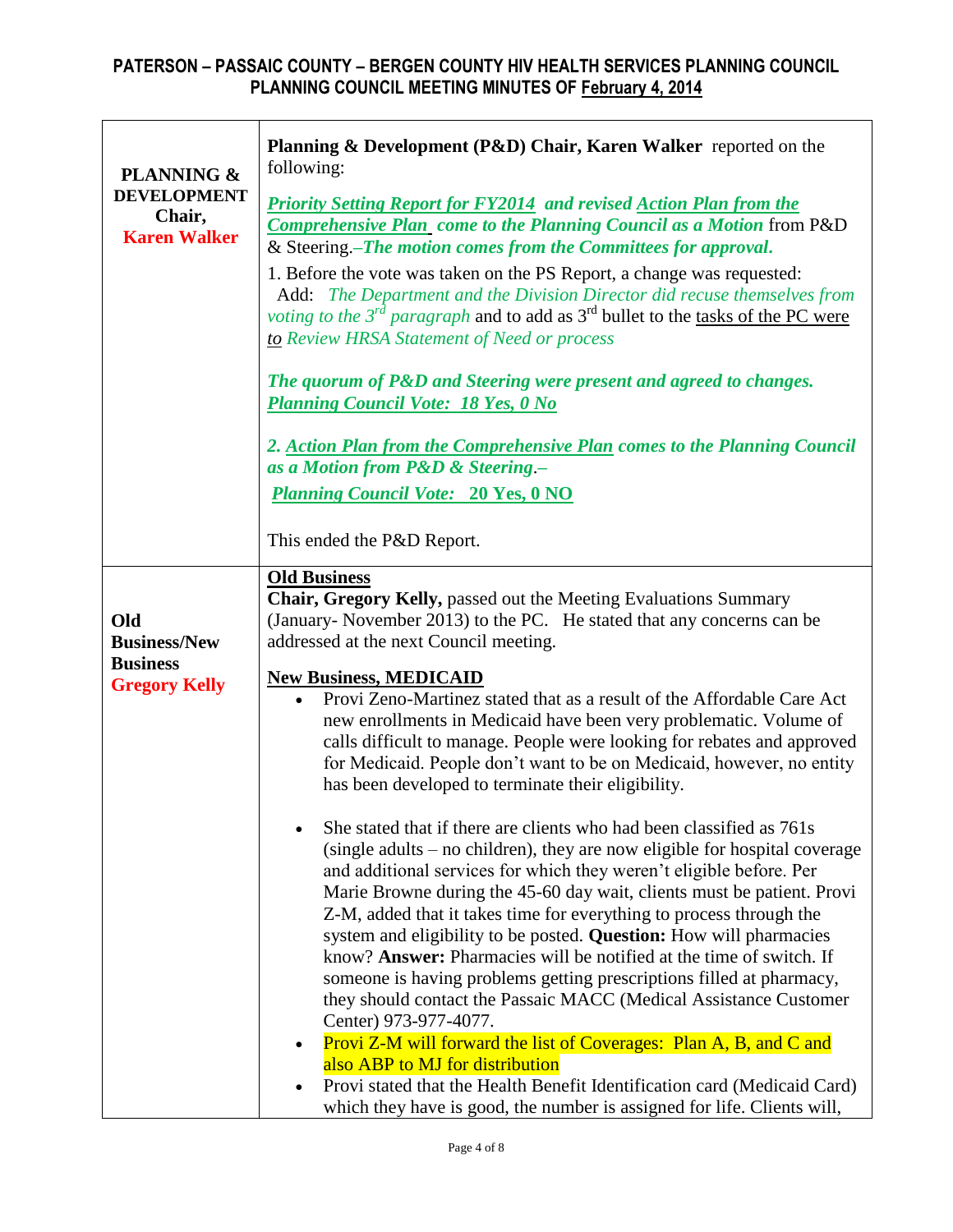|                           | however, have to get an HMO card, and select a Primary Care                                                                                                                                                                                                                                                                                                                                                                                                                                                                                                                                         |  |                          |        |                         |  |  |  |  |  |  |
|---------------------------|-----------------------------------------------------------------------------------------------------------------------------------------------------------------------------------------------------------------------------------------------------------------------------------------------------------------------------------------------------------------------------------------------------------------------------------------------------------------------------------------------------------------------------------------------------------------------------------------------------|--|--------------------------|--------|-------------------------|--|--|--|--|--|--|
| <b>Old Business/</b>      | Physician.                                                                                                                                                                                                                                                                                                                                                                                                                                                                                                                                                                                          |  |                          |        |                         |  |  |  |  |  |  |
| <b>New Business</b>       |                                                                                                                                                                                                                                                                                                                                                                                                                                                                                                                                                                                                     |  |                          |        |                         |  |  |  |  |  |  |
| <b>Gregory Kelly</b>      | <b>New Business, IDUs</b>                                                                                                                                                                                                                                                                                                                                                                                                                                                                                                                                                                           |  |                          |        |                         |  |  |  |  |  |  |
|                           | Jerry Dillard, provided information coming from the NJHPG<br>subcommittee, HIV Issues; which stated that not all agencies which test                                                                                                                                                                                                                                                                                                                                                                                                                                                                |  |                          |        |                         |  |  |  |  |  |  |
|                           | for STDS are testing for HIV. Also a Stigma Workgroup is being                                                                                                                                                                                                                                                                                                                                                                                                                                                                                                                                      |  |                          |        |                         |  |  |  |  |  |  |
|                           | formed for anyone who wants to attend. Next meeting February 10 in                                                                                                                                                                                                                                                                                                                                                                                                                                                                                                                                  |  |                          |        |                         |  |  |  |  |  |  |
|                           | New Brunswick (about 11:30 am)                                                                                                                                                                                                                                                                                                                                                                                                                                                                                                                                                                      |  |                          |        |                         |  |  |  |  |  |  |
|                           | Jerry D. noted that per the News, Heroin overdoses are still on the                                                                                                                                                                                                                                                                                                                                                                                                                                                                                                                                 |  |                          |        |                         |  |  |  |  |  |  |
|                           | increase throughout the nation. IDU is still alive.                                                                                                                                                                                                                                                                                                                                                                                                                                                                                                                                                 |  |                          |        |                         |  |  |  |  |  |  |
|                           | Per Karen W. – The Governor of Vermont gave his entire State of the                                                                                                                                                                                                                                                                                                                                                                                                                                                                                                                                 |  |                          |        |                         |  |  |  |  |  |  |
|                           | State address on overdoses (per the News).                                                                                                                                                                                                                                                                                                                                                                                                                                                                                                                                                          |  |                          |        |                         |  |  |  |  |  |  |
|                           | <b>Action to be Taken</b>                                                                                                                                                                                                                                                                                                                                                                                                                                                                                                                                                                           |  | Responsible              | Open   | <b>Closed</b>           |  |  |  |  |  |  |
|                           |                                                                                                                                                                                                                                                                                                                                                                                                                                                                                                                                                                                                     |  |                          |        |                         |  |  |  |  |  |  |
|                           | Provide list of Coverages to Council via MJ                                                                                                                                                                                                                                                                                                                                                                                                                                                                                                                                                         |  | Provi Z-M                | 2/4/14 |                         |  |  |  |  |  |  |
|                           | one approached cities like Elmwood Park, Woodland Park, etc.?<br><b>Answer:</b> The Chair stated that the CDC report made today is just the beginning to<br>approach different areas and they will be looking into other areas like those<br>suggested. However, in the past some of these communities $\&$ locations have been<br>approached.<br><b>Question2:</b> Why aren't local channels being considered to promote HIV, for<br>instance, in Clifton, Elmwood Park, etc.? More than Cablevision should be used.<br>Answer: The Chair stated that these suggestions can be brought to the CDC. |  |                          |        |                         |  |  |  |  |  |  |
| <b>Action to be Taken</b> |                                                                                                                                                                                                                                                                                                                                                                                                                                                                                                                                                                                                     |  | <b>Responsible Party</b> | Open   | <b>Closed</b>           |  |  |  |  |  |  |
|                           |                                                                                                                                                                                                                                                                                                                                                                                                                                                                                                                                                                                                     |  |                          |        | $\overline{\mathbf{x}}$ |  |  |  |  |  |  |
|                           | Director Nelson-Ivy received a weather alert from Emergency Management<br>$\bullet$                                                                                                                                                                                                                                                                                                                                                                                                                                                                                                                 |  |                          |        |                         |  |  |  |  |  |  |
| <b>Networking</b>         | regarding the predicted storm. She asked that Council member take care of                                                                                                                                                                                                                                                                                                                                                                                                                                                                                                                           |  |                          |        |                         |  |  |  |  |  |  |
| &                         | themselves and remember the seniors and prepare themselves for the storm.                                                                                                                                                                                                                                                                                                                                                                                                                                                                                                                           |  |                          |        |                         |  |  |  |  |  |  |
| <b>Community</b>          | Ray Welch announced that the Outreach ANGELS, a non-profit which                                                                                                                                                                                                                                                                                                                                                                                                                                                                                                                                    |  |                          |        |                         |  |  |  |  |  |  |
| <b>Check-in</b>           |                                                                                                                                                                                                                                                                                                                                                                                                                                                                                                                                                                                                     |  |                          |        |                         |  |  |  |  |  |  |
|                           | services Bergen and Passaic Counties, may be folding up due to aging<br>volunteers. Also, the storage garage must be relocated. They are looking for                                                                                                                                                                                                                                                                                                                                                                                                                                                |  |                          |        |                         |  |  |  |  |  |  |
|                           | storage that could house items like mattresses, appliances, etc. They are also                                                                                                                                                                                                                                                                                                                                                                                                                                                                                                                      |  |                          |        |                         |  |  |  |  |  |  |
|                           | looking for new volunteers! There will be a fundraiser dinner at EL Cid for                                                                                                                                                                                                                                                                                                                                                                                                                                                                                                                         |  |                          |        |                         |  |  |  |  |  |  |
|                           | \$35 for the Outreach ANGELS.                                                                                                                                                                                                                                                                                                                                                                                                                                                                                                                                                                       |  |                          |        |                         |  |  |  |  |  |  |
|                           | Per Karen W. Paterson Counseling Center as a new doctor. She is referred                                                                                                                                                                                                                                                                                                                                                                                                                                                                                                                            |  |                          |        |                         |  |  |  |  |  |  |
|                           | to as Dr. O.                                                                                                                                                                                                                                                                                                                                                                                                                                                                                                                                                                                        |  |                          |        |                         |  |  |  |  |  |  |
| <b>Action to be Taken</b> |                                                                                                                                                                                                                                                                                                                                                                                                                                                                                                                                                                                                     |  | <b>Responsible Party</b> | Open   | <b>Closed</b>           |  |  |  |  |  |  |
|                           |                                                                                                                                                                                                                                                                                                                                                                                                                                                                                                                                                                                                     |  |                          |        | $\boldsymbol{X}$        |  |  |  |  |  |  |
|                           |                                                                                                                                                                                                                                                                                                                                                                                                                                                                                                                                                                                                     |  |                          |        |                         |  |  |  |  |  |  |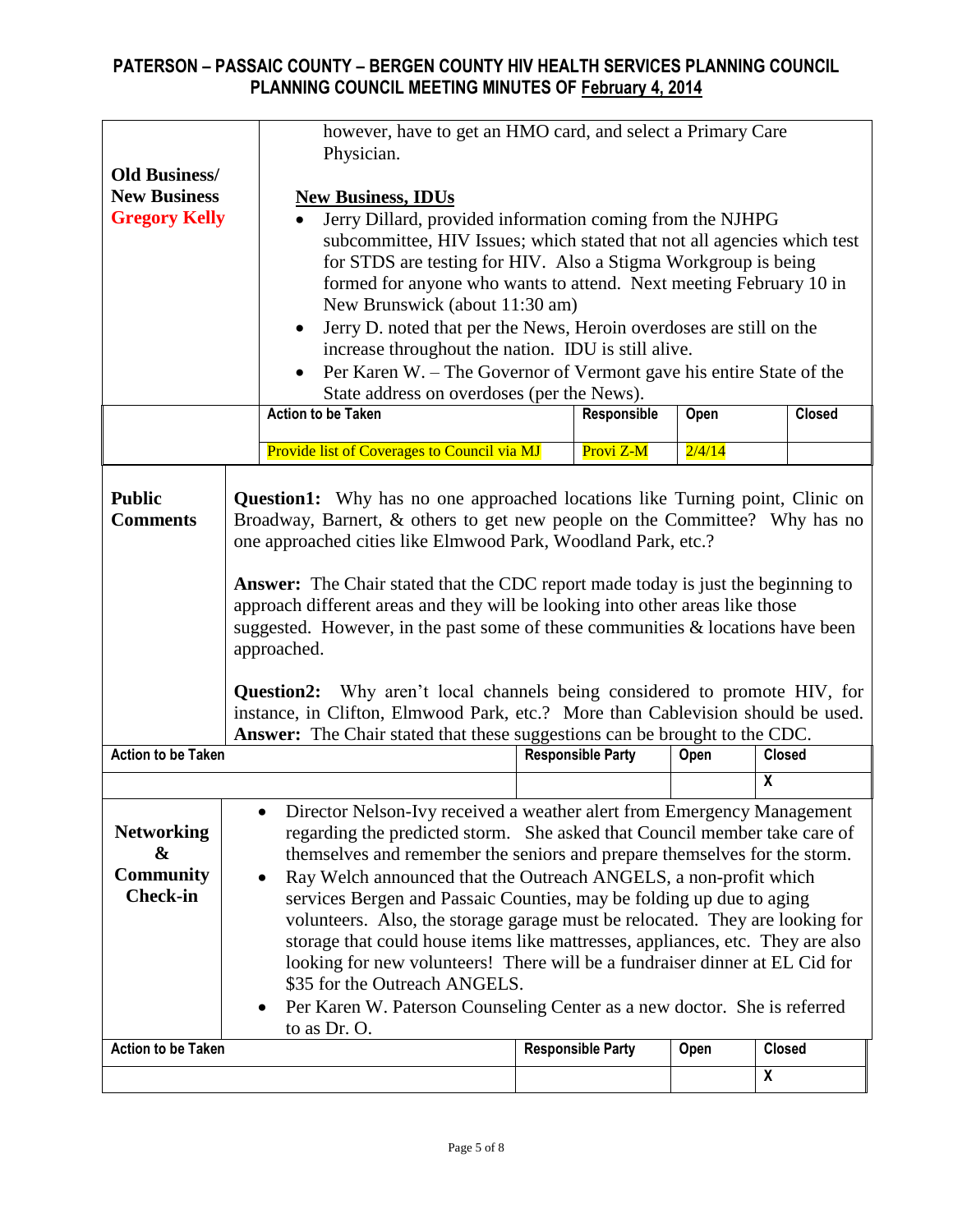| <b>Motion to</b><br><b>Adjourn</b>                                                                                           | Motion #2: Anjettica Boatwright, Moved and $2^{nd}$ by Elaine Halstead that the<br>meeting be adjourned. The Vote was unanimous.<br>The Meeting adjourned at 3:00 p.m. |                                  |  |               |  |  |  |  |
|------------------------------------------------------------------------------------------------------------------------------|------------------------------------------------------------------------------------------------------------------------------------------------------------------------|----------------------------------|--|---------------|--|--|--|--|
| Next Meeting: - Meeting place: Hamilton Club, corner of Church & Ellison.<br>Lunch at 11:30 a.m. and meeting starts at Noon. |                                                                                                                                                                        |                                  |  |               |  |  |  |  |
| <b>Action to be Taken</b>                                                                                                    |                                                                                                                                                                        | <b>Responsible Party</b><br>Open |  | <b>Closed</b> |  |  |  |  |
|                                                                                                                              |                                                                                                                                                                        |                                  |  |               |  |  |  |  |

#### **OPEN Actions from Previous Meetings**

| <b>Action to be Taken</b>                                   | <b>Responsible Party</b> | <b>Open</b> | <b>Closed</b> |
|-------------------------------------------------------------|--------------------------|-------------|---------------|
| <b>Utilization Report to MJ for distribution to Council</b> | <b>Millie</b>            | 1/7/14      |               |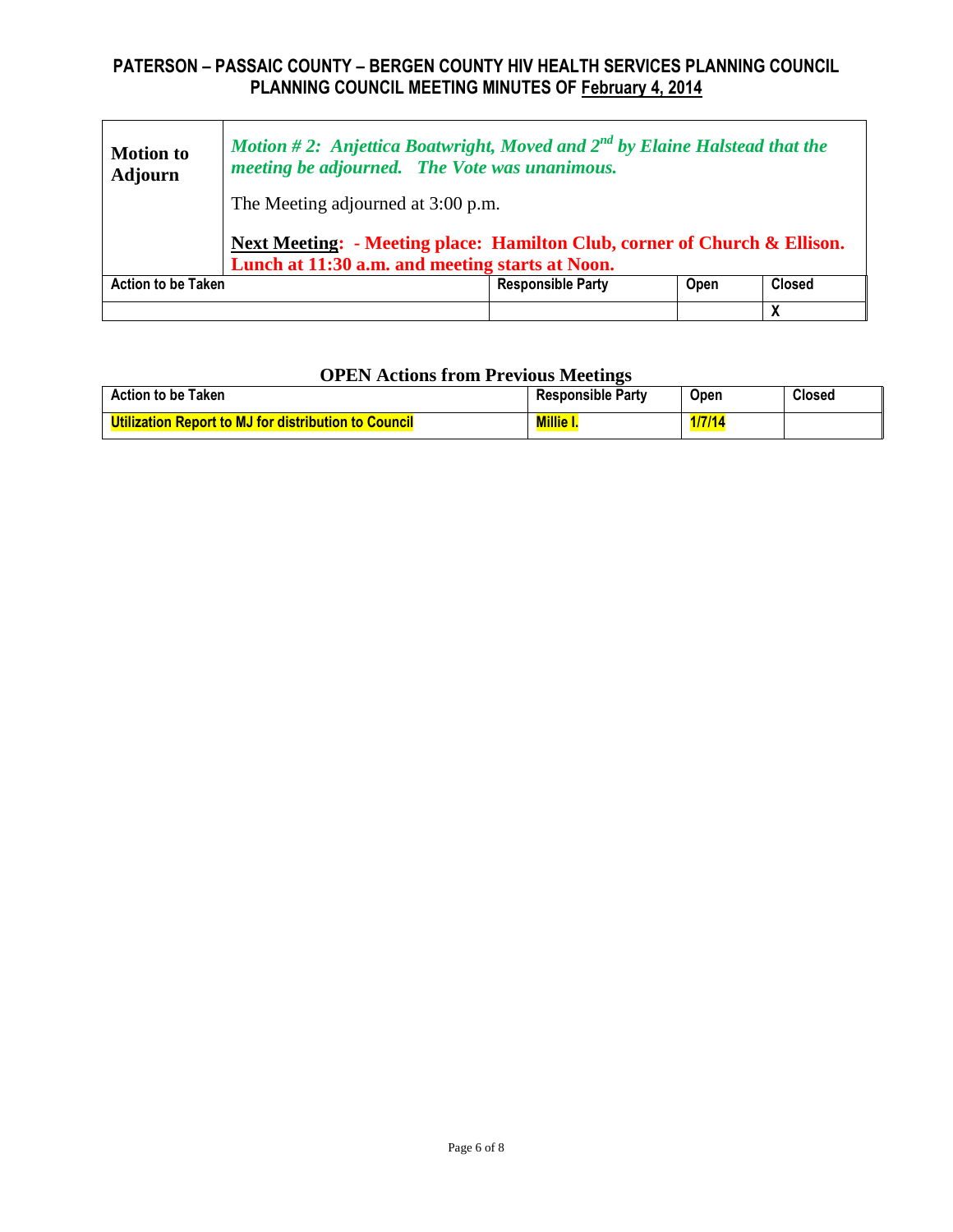# **UTILIZATION REPORT Attachment A**

| City of Paterson - Dept of Health & Human Services                                 |                       |                    |                    |
|------------------------------------------------------------------------------------|-----------------------|--------------------|--------------------|
|                                                                                    |                       |                    |                    |
|                                                                                    |                       |                    |                    |
|                                                                                    |                       |                    |                    |
| <b>Grantee Administrative Office Report</b>                                        |                       |                    |                    |
| PC Meeting February 4, 2014                                                        |                       |                    |                    |
|                                                                                    |                       |                    |                    |
|                                                                                    |                       |                    |                    |
|                                                                                    |                       |                    |                    |
| <b>Utilization Report - FY 2013</b>                                                | <b>Utilization by</b> | Over or            | <b>Under</b>       |
| <b>Ryan Whhite Part A - Service Categories</b>                                     | Percentage            | At                 | <b>Utilization</b> |
| 3/1/2013 to 1/31/2014                                                              |                       | <b>Utilization</b> |                    |
| <b>Primary Medical Care/Adherence</b>                                              | 90%                   | X                  |                    |
| <b>Substance Abuse Couseling</b>                                                   | 92%                   | X                  |                    |
| <b>Early Intervention Services</b>                                                 | 61%                   |                    | X                  |
| <b>Case Management</b>                                                             | 98%                   | x                  |                    |
| <b>Clinical Case Management/Treatment Adherence</b>                                | 98%                   | X                  |                    |
| <b>Treatment Adherence</b>                                                         | 97%                   | X                  |                    |
| <b>Mental Health Counseling</b>                                                    | 86%                   |                    | X                  |
| <b>EFA (Emergency Financial Assisstance)</b>                                       | 12%                   |                    | X                  |
| <b>Oral Health</b>                                                                 | 88%                   |                    | x                  |
| <b>Housing Services</b>                                                            | 69%                   |                    | X                  |
| <b>Transportation Serv.</b>                                                        | 99%                   | X                  |                    |
| Food & Nutrition Serv.                                                             | 98%                   | X                  |                    |
| <b>Client Advocacy - Legal Service</b>                                             | 94%                   | X                  |                    |
| Outreach & Health Ed.                                                              | 98%                   | X                  |                    |
| <b>Psych-Social Support Group</b>                                                  | 90%                   | X                  |                    |
|                                                                                    |                       |                    |                    |
| <b>MAI</b><br><b>Substance Abuse Couseling</b>                                     | 73%                   |                    | X                  |
| <b>Case Management Community</b>                                                   | 96%                   | х                  |                    |
| Outreach & Health Ed.                                                              | 96%                   | X                  |                    |
|                                                                                    |                       |                    |                    |
|                                                                                    |                       |                    |                    |
| <b>Expected level of utilization @95%</b>                                          |                       |                    |                    |
| <b>ADMINISTRATIVE:</b>                                                             |                       |                    |                    |
| Monitoring & site visits activities are on-going.                                  |                       |                    |                    |
| Amendment and modifications to contracts: Providers completed the shift of dollars |                       |                    |                    |
| between core and sub-services on utilization patterns.                             |                       |                    |                    |
| Currently working on FY-2013 closeout numbers and revised budget modification.     |                       |                    |                    |
| Notice of Partial Award was received for FY-2014: \$1,111,342.00                   |                       |                    |                    |
| Ryan White: \$1,017,879.00                                                         |                       |                    |                    |
| MAI: \$93,463.00                                                                   |                       |                    |                    |